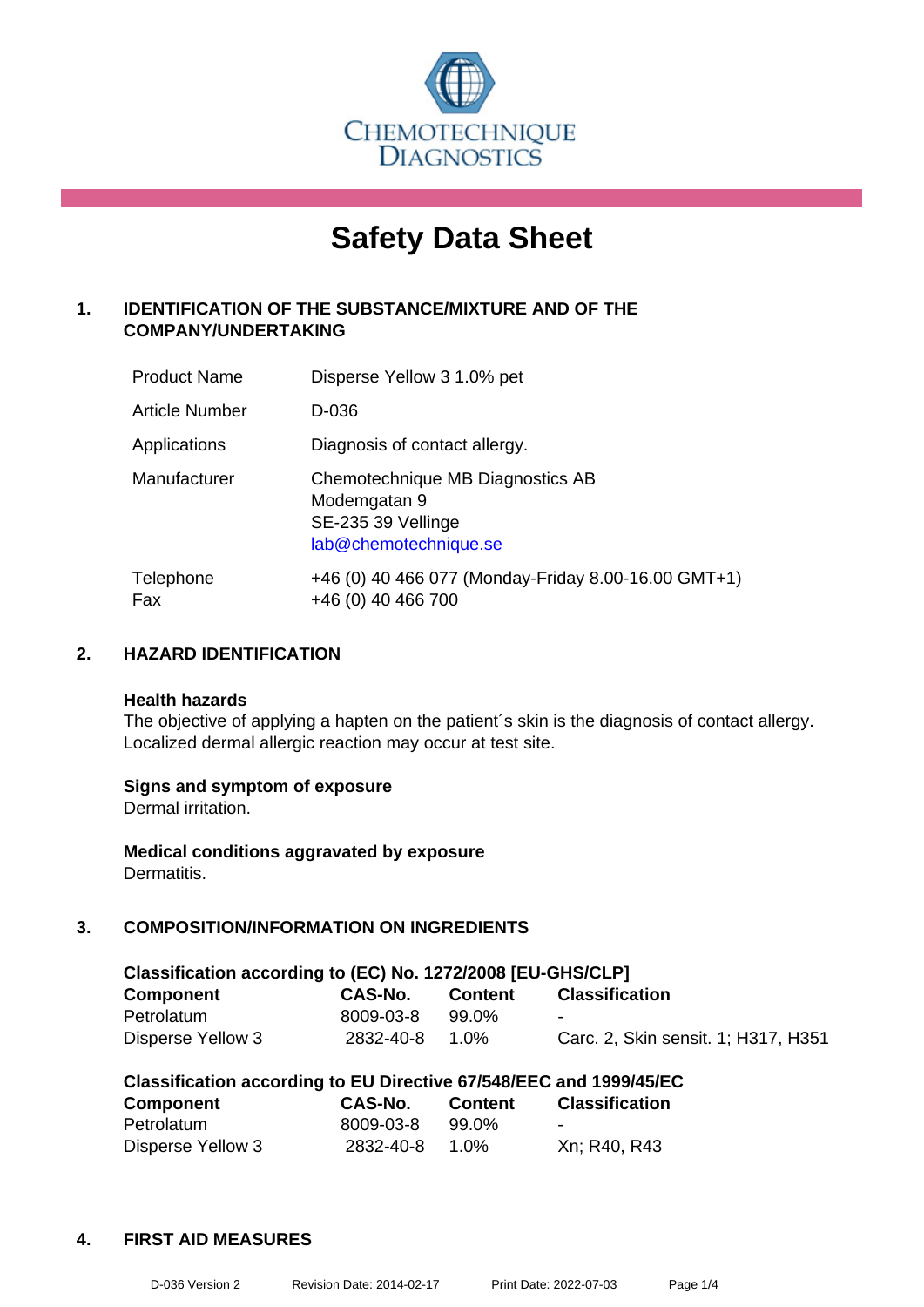#### **Emergency and first aid procedures**

Obtain medical attention.

## **5. FIRE-FIGHTING MEASURES\***

#### **Suitable extinguish media**

CO2, powder or water spray. Fight larger fires with water spray or alcohol resistant foam.

#### **For safety reasons unsuitable extinguishing agents** Water with full jet.

**Special protective equipment for fire-fighters** Wear self-contained respiratory protective device. Wear fully protective suit.

\*Data is shown for petrolatum only

## **6. ACCIDENTAL RELEASES MEASURES**

**Steps to be taken if material is released or spilled** Contain and place in a closed container.

## **7. HANDLING AND STORAGE**

**Precautions to be taken in handling and storage** Store dark at 5-8°C. Avoid extended exposure to light. FOR EXTERNAL USE ONLY.

## **8. EXPOSURE CONTROLS/PERSONAL PROTECTION**

**Respiratory protection** Not required.

**Ventilation**

Local exhaust.

**Protective gloves** Disposal gloves.

## **Eye protection**

Not required with normal use.

## **Work/Hygienic practices**

Wash hands after each use.

## **9. PHYSICAL AND CHEMICAL PROPERTIES**

Appearance Brown Semi-solid Odour **Odourless** 

Melting point\* 50-55° C Flash point\* >100°C

Boiling point\* No data available Self ignition\* Product does not self ignite.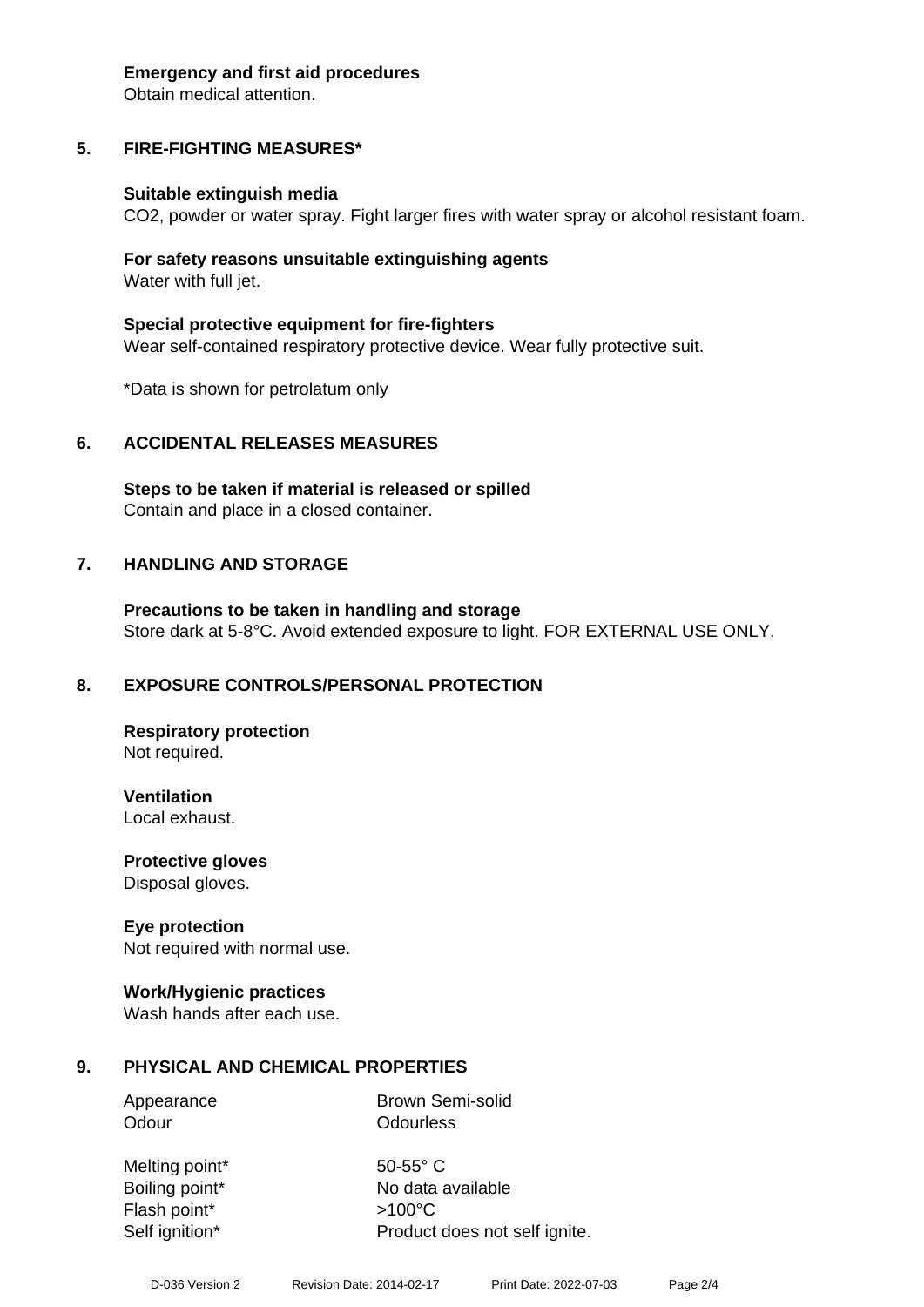Density\* No data available. Solubility in/Miscibility with Water\*

Danger of explosion\* Product does not present an explosion hazard. Insoluble

\*Data is shown for petrolatum only

#### **10. STABILITY AND REACTIVITY**

#### **Incompability**

May react with strong oxidizing agents.

#### **Stability**

Stable at recommended storage conditions.

#### **Hazardous byproducts**

Combustion may generate CO, CO2 and other oxides.

## **Hazardous polymerization**

Will not occur.

## **11. TOXICOLOGICAL INFORMATION**

No data available.

## **12. ECOLOGICAL INFORMATION**

No data available.

## **13. DISPOSAL CONSIDERATIONS**

**Waste disposal method** Comply with federal, state/provincial and local regulation.

#### **14. TRANSPORT INFORMATION**

Not dangerous goods.

## **15. REGULATORY INFORMATION**

The classification is according to the latest editions of the EU lists, and extended by company and literature data.

## **16. OTHER INFORMATION**

#### **Text of H-statements and R-phrases mentioned in Section 3**

| Carc. 2          |                           | Carcinogenicity (Category 2)        |          |  |
|------------------|---------------------------|-------------------------------------|----------|--|
| Skin sensit. 1   |                           | Skin sensitization (Category 1)     |          |  |
| H317             |                           | May cause an allergic skin reaction |          |  |
| H <sub>351</sub> |                           | Suspected of causing cancer         |          |  |
| Xn               |                           | Harmful                             |          |  |
| D-036 Version 2  | Revision Date: 2014-02-17 | Print Date: 2022-07-03              | Page 3/4 |  |